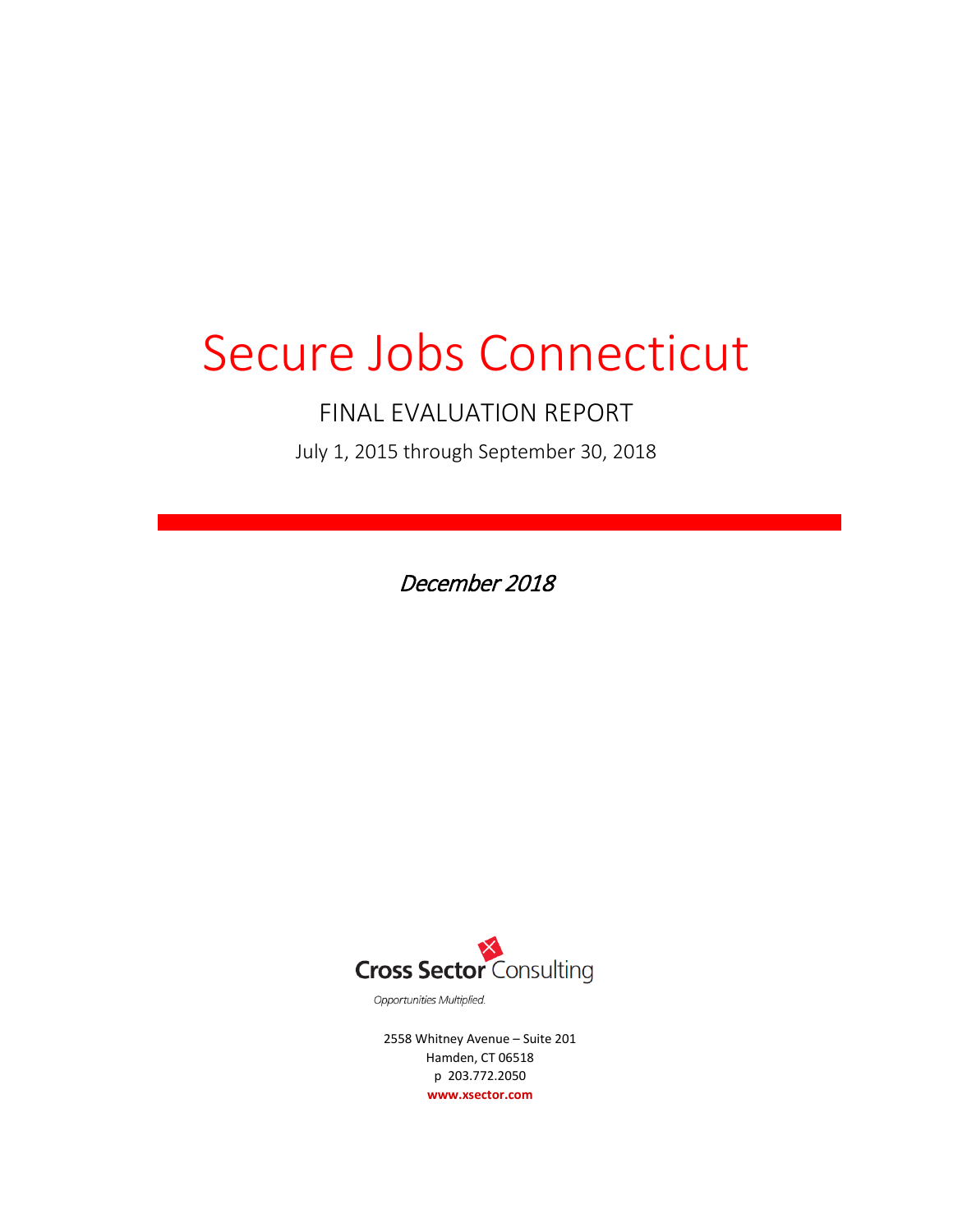### **Table of Contents**

| 2. |                |  |  |  |
|----|----------------|--|--|--|
|    | a.             |  |  |  |
|    | b.             |  |  |  |
|    | C <sub>1</sub> |  |  |  |
|    | d.             |  |  |  |
|    |                |  |  |  |
|    |                |  |  |  |
|    |                |  |  |  |
|    |                |  |  |  |
|    |                |  |  |  |

#### **Acknowledgments**

This report would not be possible without the extensive assistance of Secure Jobs staff from the North Central, Northwest, South Central and Southwest regions, who diligently collected and entered housing and workforce data, patiently addressed various data challenges, met with evaluators to share their experiences, scheduled client interviews and focus groups, and administered client surveys as part of the evaluation.

Thanks to Secure Jobs clients who shared their experiences and insights on both the Secure Jobs pilot and progress in pursuing their goals. Finally, thanks to the Melville Charitable Trust, CWEALF CCEH, and Secure Jobs funders for supporting the evaluation and helping address the many data and evaluation challenges.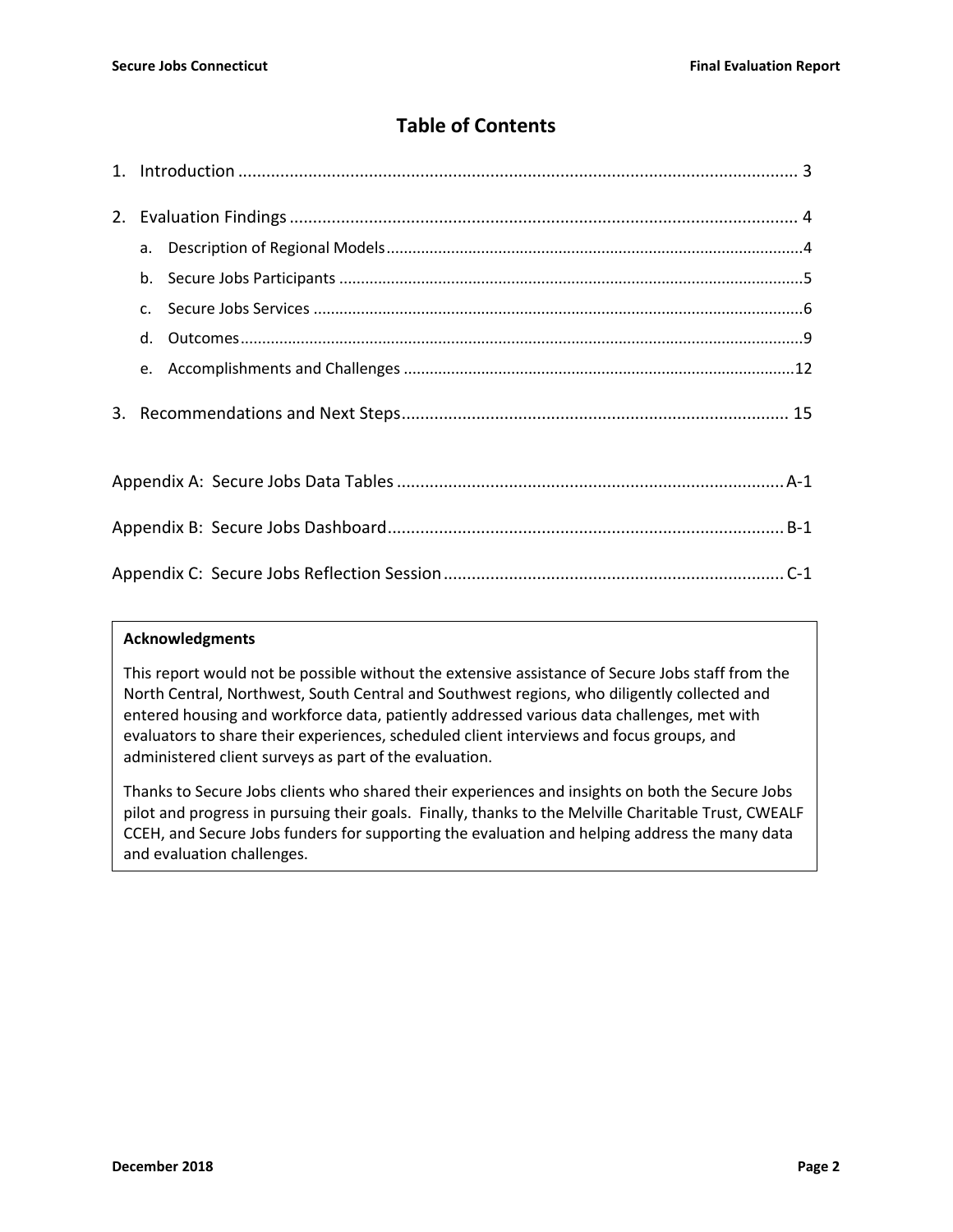#### **1. Introduction**

**Background**. According to the Point-in-Time Count, 3,383 people were experiencing homelessness in Connecticut on the night of January 23, 2018. This included a total of 1,180 people in families: 436 adults and 683 children.<sup>[1](#page-2-0)</sup> These numbers are similar to the 2017 Point-in-Time Count numbers, and represent a decrease in homelessness compared to prior years. Many Connecticut families, however, still face significant challenges to maintaining their housing. The Connecticut United Way's 2018 "ALICE" report found that the percentage of Connecticut households that struggle to afford basic household necessities ranges from a low of 32% in Middlesex County to a high of 44% in New Haven County. The ALICE Report calculated the "Household Survival Budget" for **a family with two parents, one infant, and one preschooler at \$77,832 – one parent working full-time and earning almost \$39/hour or both parents working full-time at \$19.46/hour**. [2](#page-2-1)

**Secure Jobs**. Secure Jobs Connecticut (SJ) was a three-year pilot designed to increase the income of families transitioning from homelessness to housing by connecting them to the education, training, and the supports they needed to secure and maintain stable, family-wage employment. SJ sought to accomplish this by better integrating and coordinating the efforts of the homeless service and public workforce sectors to effectively serve families participating in the Connecticut Rapid Re-Housing Program (CTRRP). In Spring 2015, the Melville Charitable Trust, in partnership with 25 private funders, awarded grants to implement Secure Jobs in five regions: Northwest (Waterbury/Torrington region), Southwest (Fairfield County), North Central (Greater Hartford), South Central (Greater New Haven), and Southeastern Connecticut.<sup>[3](#page-2-2)</sup> Funders set the following outcome targets: (1) 70%+ of CTRRP families enroll in Secure Jobs; (2) 80%+ of enrolled families obtain full-time employment; (3) 80%+ retain employment for at least one year; and (4) 90%+ of enrolled families maintain stable housing for two years. (See Secure Jobs Year 1 and Year 2 Evaluation Reports for details on the model.)

**Evaluation.** The Melville Charitable Trust contracted with Cross Sector Consulting to conduct a formative and summative evaluation of Secure Jobs. Evaluation activities included: (1) documentation of regional and statewide meetings; (2) collection of quarterly report data from regions, and production of quarterly, regional data dashboards; (3) interviews and focus groups with SJ staff, regional leadership teams, case conference teams, and SJ clients; (4) client surveys; and (5) feedback and reflection sessions with statewide and regional teams.

It is important to note **data challenges** that limited the accuracy and completeness of SJ quarterly reports. On the housing side, evaluators relied on reports from Connecticut's Homeless Management Information System (HMIS). Data challenges included the completeness and accuracy of data, changes to the HMIS database, and report issues. On the workforce side, the transition to the new state workforce data system (CTHires) in December 2015 resulted in the evaluators creating a separate spreadsheet to track workforce data, SJ services and outcomes data. This resulted in tracking only the delivery of workforce services during the quarter for the first two years; the evaluation did collect detailed data in Year 3 on who delivered workforce services, where services were delivered, and the duration or intensity of services.

<span id="page-2-2"></span><sup>3</sup> Note that the Southeast region withdrew from Secure Jobs in spring 2017 due to low family enrollment, and is not included in this report.

<span id="page-2-0"></span> <sup>1</sup> *Connecticut Counts: Report on Homelessness in Connecticut*. Connecticut Coalition to End Homelessness (CCEH), May 2018. http://cceh.org/wp-content/uploads/2018/05/2018Statewide.pdf

<span id="page-2-1"></span><sup>&</sup>lt;sup>2</sup> See http://alice.ctunitedway.org/wp-content/uploads/2018/08/CT-United-Ways-2018-ALICE-Report-8.13.18 Hires-1.pdf.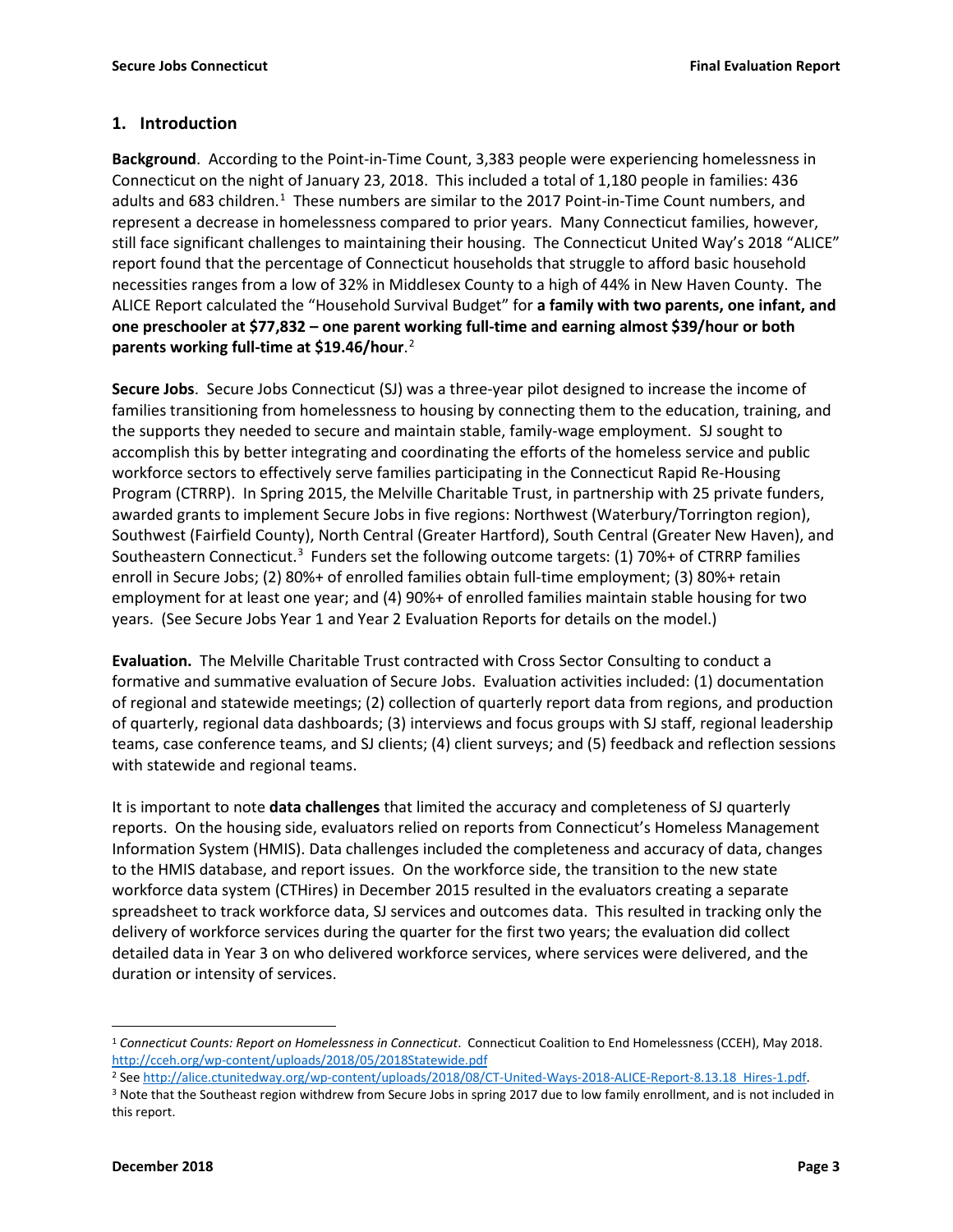#### **2. Evaluation Findings**

This section presents final evaluation findings for Secure Jobs – from July 1, 2015 through September 30, 2018. This report presents findings that have been corroborated by multiple sources (e.g., staff, clients, and quarterly reports) and those accomplishments and challenges identified across multiple regions. (For details on each region's model and population, please see the Year 2 Evaluation Report.)

#### **a. Regional Models**

All four regions utilized the following strategies:

- **Coordination of services across housing and workforce systems**. Housing and workforce staff worked together to develop processes for communicating about clients and sharing client information, facilitate enrollment in workforce services, and engage clients in SJ soon after enrollment in CTRRP.
- **Flexible (flex) funds to address barriers to employment**. Each region designated a pool of flexible funds to address client barriers to employment, and used these funds for a wide range of supports – including child care, bus passes, driver's licenses, car repairs, car payments, job training, work clothes, and phone bills.
- **Connections to state agencies and local community resources**. Each region engaged partners to support families and problem-solve barriers to employment (see Section 2e for details).

Within this common framework, each region implemented different models in organizing and delivering services. Table 1 summarizes the models for North Central (NC), Northwest (NW), South Central (SC), and Southwest (SW).

| <b>Element</b>    | <b>Model</b>                                                                             | <b>Region(s)</b> |  |
|-------------------|------------------------------------------------------------------------------------------|------------------|--|
| <b>Staffing</b>   | Navigator / SJ Liaison at the American Job Center (AJC)                                  | SW, SC           |  |
|                   | Navigator outside the AJC                                                                | NW, SC           |  |
|                   | "Concierge" as liaison between systems                                                   | <b>NC</b>        |  |
|                   | Peer support specialist at the AJC                                                       | <b>SW</b>        |  |
| Case management & | Warm handoffs from Rapid Re-Housing (CTRRP)                                              | All Regions      |  |
| conferencing      | Case conferences with core SJ agencies                                                   | <b>NC</b>        |  |
|                   | Case conferences with multiple agencies                                                  | NW, SW           |  |
| Coordination of   | Share documents to streamline AJC enrollment                                             | <b>SC</b>        |  |
| services          | Opening Doors events to share information on systems with<br>providers across the region | <b>SW</b>        |  |
|                   | Client tracking form for case conferences                                                | <b>NW</b>        |  |
|                   | AJC orientation conducted in homeless shelter                                            | <b>NW</b>        |  |
|                   | Subsidized employment (Years 2 & 3)                                                      | All Regions      |  |

#### **Table 1: Regional Models**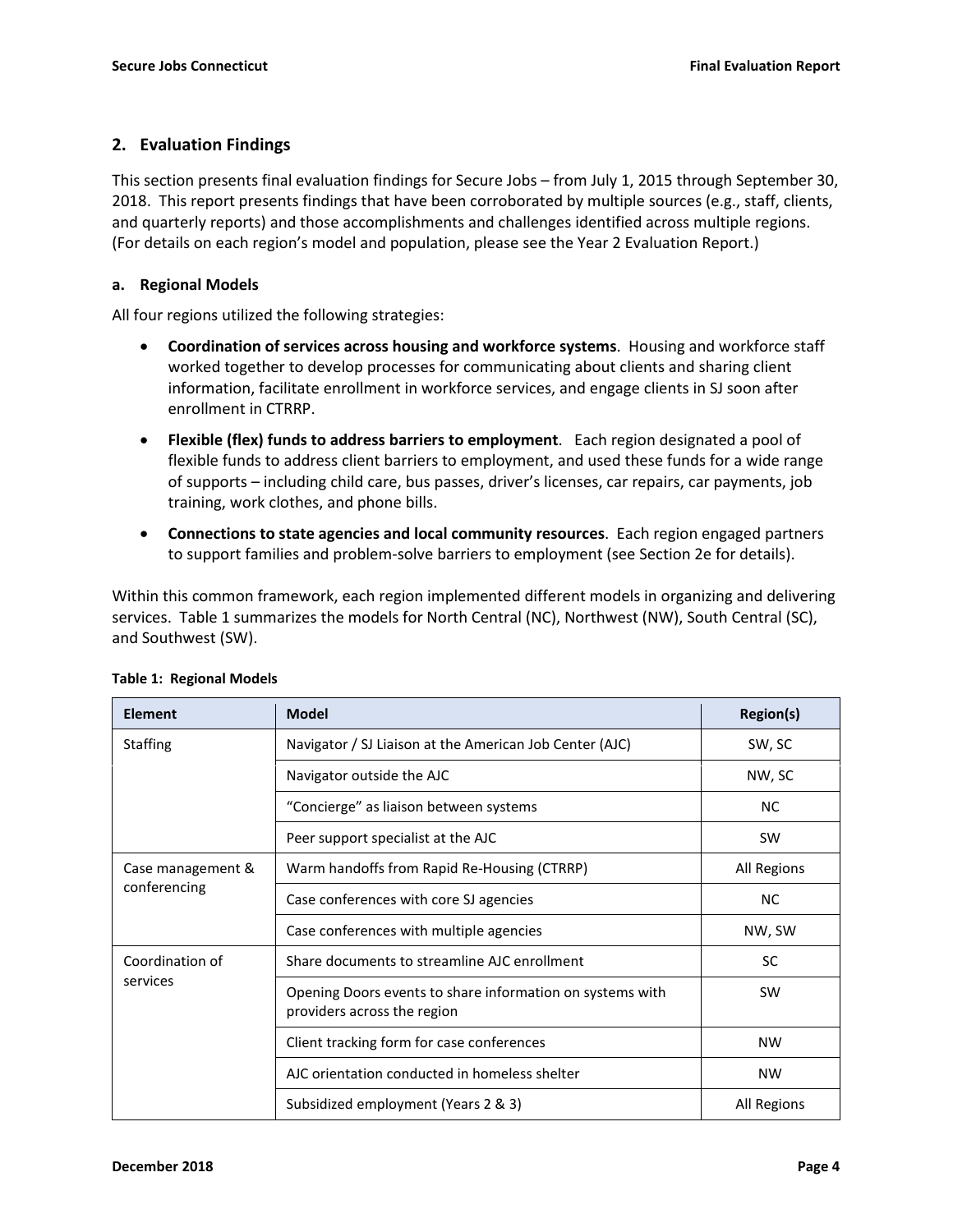#### **b. Secure Jobs Participants**

Across the 4 regions, Secure Jobs enrolled **245 clients** during the project period. This represented 230 households with a total of 422 children (see Figure 1). Approximately 87% of clients were female, 78% were African-American and/or Latino, and 45% of children were under age 6.



At CTRRP entry, clients' average monthly income was \$678 and 40% of clients were employed. Clients reported a range of challenges at entry, including mental health problems and disabilities (see Figure 2). Nearly half (46%) reported being homeless 2+ times in the three years prior to enrollment.

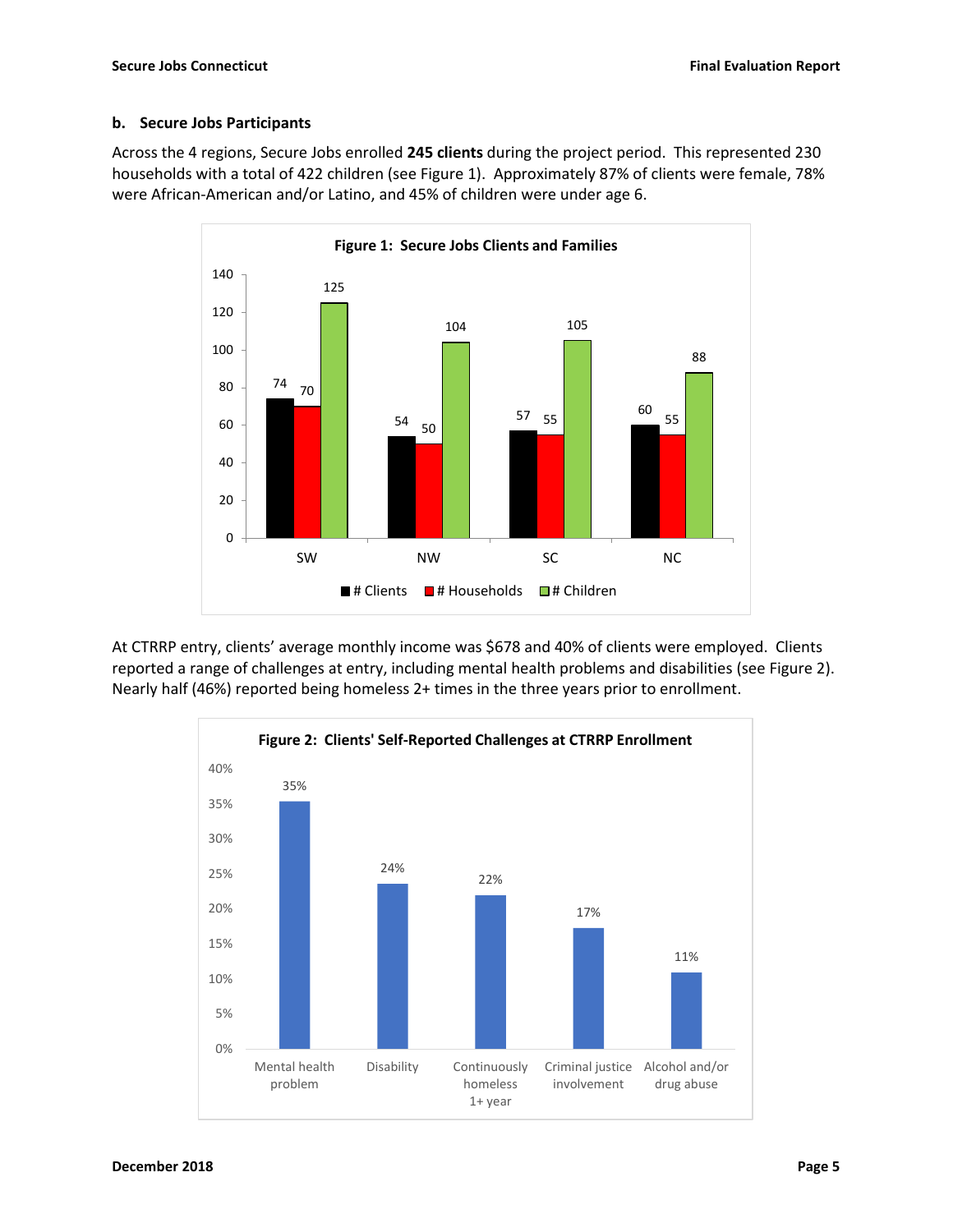Client populations varied by region, including in the areas of employment history, homelessness history, and need for supports (see Table 2).

| <b>Client Characteristics</b>       | <b>Southwest</b><br>(SW) | <b>Northwest</b><br>(NW) | <b>South Central</b><br>(SC) | <b>North Central</b><br>(NC) | <b>All Regions</b> |
|-------------------------------------|--------------------------|--------------------------|------------------------------|------------------------------|--------------------|
| % employed                          | 49%                      | 48%                      | 28%                          | 37%                          | 41%                |
| % homeless 1+ year                  | 32%                      | 22%                      | 16%                          | 14%                          | 22%                |
| Average VI-SPDAT score <sup>4</sup> | 7.3                      | 7.3                      | 5.8                          | 7.4                          | 6.9                |

#### **Table 2: Secure Jobs Clients at CTRRP Entry**

The **average monthly rent at housing placement** was \$886 per month, ranging for a low average of \$761 per month in Northwest to \$980 per month in Southwest (see Table 3). CTRRP programs generally paid most or all of the rent in the first month, with clients paying only \$85 on average. Rental assistance typically declines over the time, with clients taking on the full rental costs at CTRRP exit. Based on the average rent, a family would need to earn more than \$2,500/month in order to pay 35% or less of their gross income on housing (the ALICE report standard for housing stability).

#### **Table 3: Monthly Rent at CTRRP Housing Placement**

| <b>Housing Placement</b>              | SW    | <b>NW</b> | SC    | NC    | <b>All Regions</b> |
|---------------------------------------|-------|-----------|-------|-------|--------------------|
| Average Rent at Placement             | \$980 | \$761     | \$964 | \$804 | \$886              |
| Average Amount Client Paid in Month 1 | \$97  | \$0       | \$234 | \$0   | \$85               |

#### **c. Secure Jobs Services**

During the pilot, all clients received case management, with more than half receiving job readiness services, flexible funds (to address barriers to employment or to access training), job development services, benefits counseling, or job placement (see Figure 3 on next page).

A majority of clients (60%) were enrolled in at least one of the two major funding sources for workforce services: WIOA (Workforce Innovation and Opportunity Act) and JFES (Jobs First Employment Services). Participation in WIOA varied by region, with several regions utilizing SJ staff to provide services instead of going through the WIOA enrollment process.

Starting in Year 2, regions focused on increasing the number of clients engaged in subsidized employment – in which an employer receives a subsidy to pay for the cost of employing an individual for 6-8 weeks. This can lead to permanent jobs with these employers. Across the regions, only 27 clients (11%) clients participated in subsidized employment during the project due to different challenges: administrative issues related to how flex funds could be used to pay for subsidized employment for non-JFES clients, engaging employers to participate or continue to participate after a client did not meet work expectations, matching client interests with available work experiences, and subsidized employment not representing a good fit for underemployed clients.

<span id="page-5-0"></span> <sup>4</sup> Rapid Re-Housing programs administer the VI-SPDAT (Vulnerability Index – Service Prioritization Decision Assistance Prescreen Tool) to assess clients' need for supports and identify the appropriate housing intervention.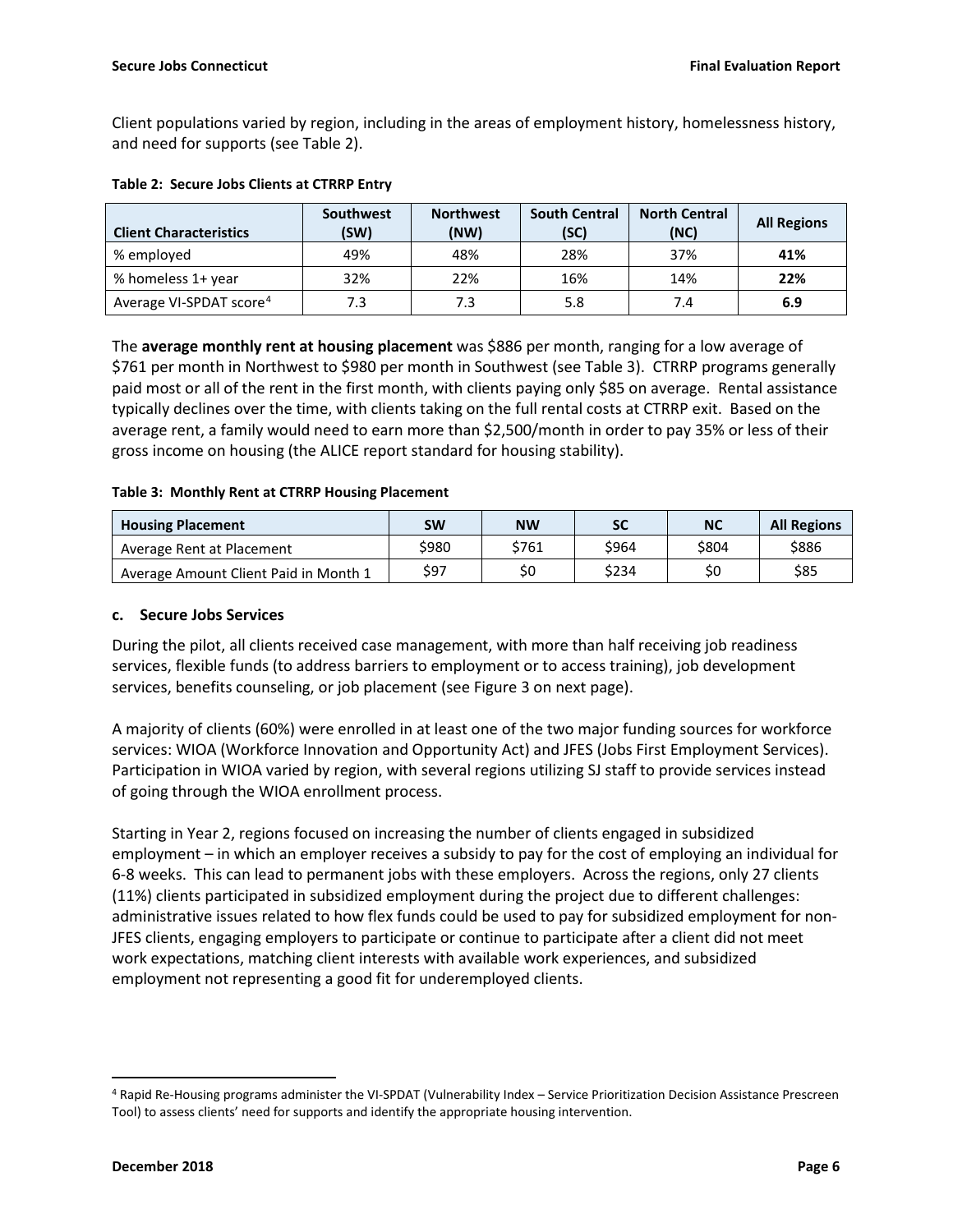

Regions provided more than \$190,000 in flexible funds over the project period – approximately \$780 per client, on average. Figure 4 shows the primary uses of flex funds. Regions varied in how they used flex funds, with South Central using more funds for child care, Southwest and North Central for transportation, and Northwest for occupational skills training.

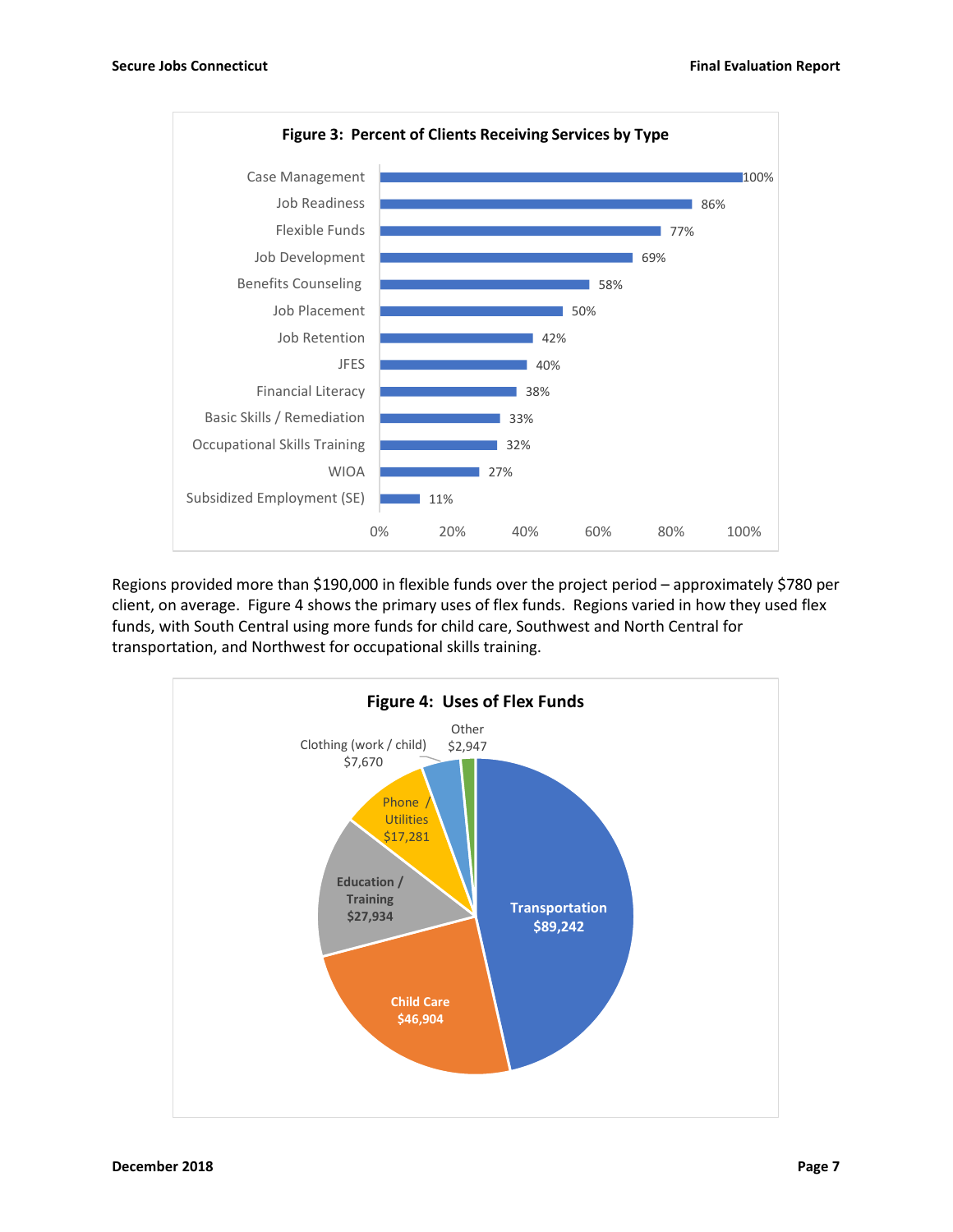Cross Sector started tracking detailed data on employment services delivery in Year 3 – tailored to each region's systems. All regions reported on in-person sessions with core SJ staff (workforce, housing). Key findings included:

- Secure Jobs clients participated in an average of 3.1 individual sessions each quarter with SJ staff, with 20% of clients attending more than half of all sessions.
- The average attendance rate for scheduled appointments was 70%, with a "no show" rate of 14% and 16% of clients cancelling or rescheduling appointments.
- The location of services varied by region, with appointments typically at the AJC in Southwest and North Central, and appointments typically at (or with) the CTRRP provider in Northwest and South Central.
- Employment / income services provided at sessions included: job development (46% of sessions), job readiness (29%), job retention (21%), benefits counseling (17%), financial literacy services (6%), and job placement (4%).

In addition to direct services, most clients (87%) received at least one referral. The most common referrals were for job development, job readiness, occupational skills training, and child care (see Figure 5).

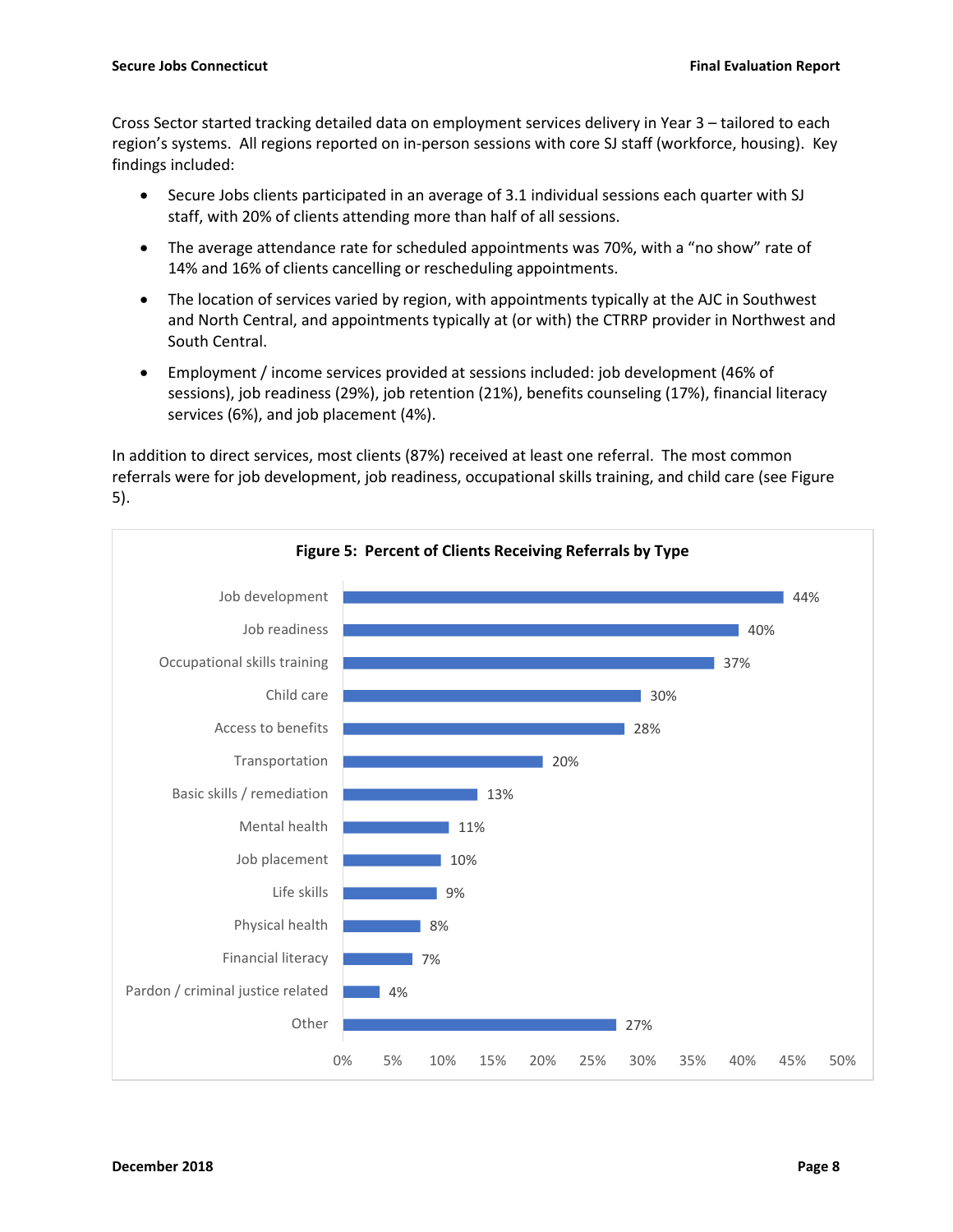Clients generally rated SJ services and supports favorably. On client surveys, top-rated services included: one-on-one support sessions / case management (92% rated as excellent), help gaining access to child care (79%), job services (77%), and help gaining access to public benefits (74%). Most "strongly agreed" that 'staff at the program help me succeed' (74%), 'the program helps me manage outside barriers to getting a job' (67%), and 'staff members are working together to help me get a job' (67%).

Client interviews and focus groups reinforced these themes.

- **Supportive staff.** Numerous clients interviewed expressed appreciation for SJ staff, specifically citing their dedication, skillful use of program resources, and their efforts to boost the spirits of their clients. Illustrative quotes from clients include: "They do any and everything they can to help you. You just have to want the help. I think a lot of people take that for granted." "Secure Jobs staff do a great job. The program covers everything that needs to be covered." "They were like my little cheerleaders!" "Anyone can help you on the computer. They really care for you."
- **Secure Jobs as a boost to get clients back on their feet.** In interviews, several SJ clients reported that SJ helped them escape a period of helplessness and hopelessness. Client comments that illustrate this include, "I got so accustomed to falling that I learned to deal with it. I kept trying to lift myself but I kept falling. I finally feel some kind of security."; "I don't want to be rich. I just want to be OK. It got to the point where I didn't even take my clothes out of suitcases. Now I feel like I can finally unpack."; and "This program put everything in order for me so there's hope." Many clients recognized that SJ could only achieve such a powerful impact if the clients themselves were willing to work as partners with SJ staff. One of many quotes illustrating this is, "If candidates are trying to help themselves, the program will help them. If you're sitting around doing nothing, it's not going to work. If you give 100%, they'll give 100%."
- **Flex funds as a useful tool to address barriers to training and employment.** Many SJ clients talked about a range of ways that SJ flex funds were used to address their barriers to training and employment. Client interviews corroborated quarterly report data about uses of flex funds (see page 7), as many clients reported that flex funds were used to help them with transportation challenges (e.g., bus passes, car repairs, driver's license), child care (e.g., shortterm financial assistance), and job training (tuition support), among others.
- **Connections to other resources.** In some regions, clients reported that staff successfully connected them to other resources in the community. One client called her SJ navigator "very resourceful," explaining that the navigator had used SJ flex funds to help her pay for child care, referred her for assistance with her taxes, stood in line with her husband to get his ID, helped her secure energy assistance, and even told her about an event where her husband received a free suit for job interviews.

#### **d. Outcomes**

As noted in Section 1, SJ funders set ambitious employment and housing outcome targets for the pilot. The regions collectively did not achieve these targets, coming closest in housing retention (see Table 5 on page 12 for a summary). Outcomes through September 30, 2018 are summarized below:

• **Program Enrollment**. Across all regions, 52% of CTRRP families enrolled in Secure Jobs, well below the 70% target. Southwest (73%) and Northwest (73%) exceeded the target, North Central (43%) fell below the target and its goal for the number of families served, and South Central (35%) fell well short of the 70% target despite exceeding its goal for the number of families served due to expanding its Rapid Re-Housing program substantially in recent years.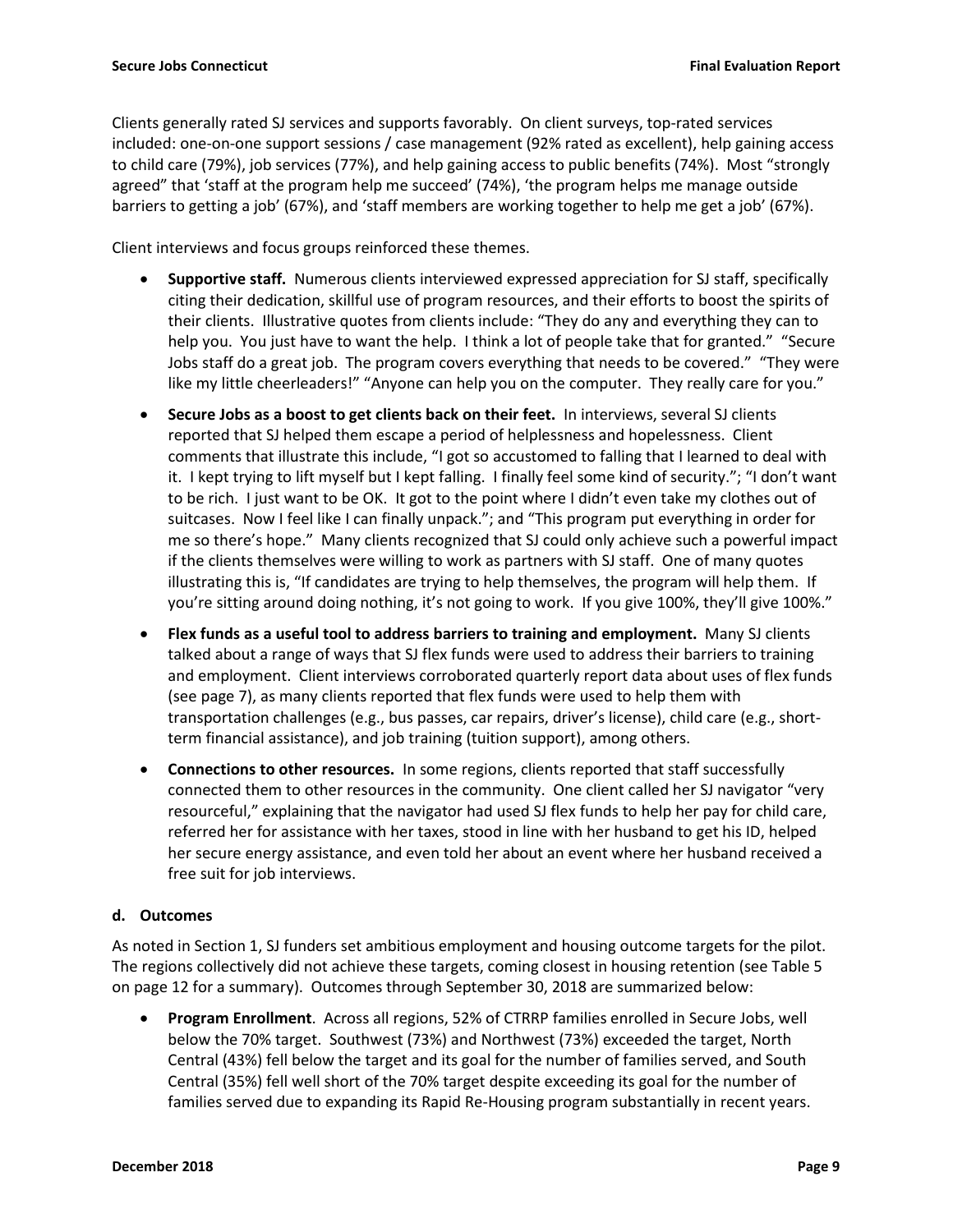• **Program Completion**. As of September 30, 2018, most clients had either successfully completed Secure Jobs (36%) or were still participating (33%). Approximately 31% dropped out of the program. Clients who dropped out differed from clients who successfully completed SJ and secured employment in the following ways:

| <b>Client Characteristic</b>                | <b>Dropped Out</b> | <b>Secured employment</b> |
|---------------------------------------------|--------------------|---------------------------|
| Average of Age at enrollment                | 29.8               | 34.5                      |
| Average of # Children under age 5           | 0.9                | 0.6                       |
| Average of # times Homeless in last 3 years | 1.9                | 1.5                       |
| Percent reporting a Past Felony             | 11%                | 24%                       |

• **Securing Employment**. As noted in Section 3b, approximately 40% of clients were working (at least part-time) at enrollment in the program. SJ staff typically worked with employed clients to get better jobs (i.e., full-time, higher wages) and with unemployed clients to secure employment. Through September 30, 2018, 126 clients (51%) either secured employment or got better jobs after enrolling in Secure Jobs, at an average wage of \$11.74/hour. Most of these clients (64%) worked 30+ hours per week, although only 17% reported receiving fringe benefits.

Looking at clients who enrolled in SJ in Years 1 and 2, 95 of 161 (**59%**) secured employment or got better jobs after enrolling. This compares favorably to a 2016 study finding that 32% of families were employed at 20 months after entering a homeless shelter<sup>[5](#page-9-0)</sup>, and is slightly lower than employment outcomes for the Secure Jobs Massachusetts program in its first two phases.<sup>[6](#page-9-1)</sup>

Estimates from quarterly report data indicate that 63% of those employed through Secure Jobs were earning more than \$1,500 per month, but only 9% were earning more than \$2,500 per month. For clients who got new or better jobs, average monthly earned income went from \$462 at CTRRP enrollment to \$1,647 at job placement.

The most common jobs were in the following occupations:

- o Office and administrative support (27 clients), including stock clerks and order fillers (14) and customer service representatives (4).
- o Sales and related occupations (18 clients), including cashiers (10).
- o Food preparation and serving (18 clients).
- o Home health aides and nursing assistants (9 clients).
- o Personal care and services (9 clients), including personal care aides (5).
- o Motor vehicle operators (8 clients).
- o Building and grounds cleaning and maintenance (7 clients).
- **Educational Attainment**. Approximately 9% of clients (21) obtained a credential through Secure Jobs, primarily related to occupational credentials (i.e., health fields, child care, culinary). Of note, more than **80%** of the 21 clients who completed training / education secured jobs.
- **Employment Income**. In February 2018, the Connecticut Department of Labor (DOL) extracted Wage File data on 89 SJ clients who enrolled during Year 1. SJ clients, on average, more than

<span id="page-9-0"></span> <sup>5</sup> Walton, D., Dastrup, S. & Khadduri, J. *Employment of Families Experiencing Homelessness*. OPRE, May 2018.

<span id="page-9-1"></span><sup>6</sup> Meschede, T., Chaganti, S., & Krajcivicova, E. *Secure Jobs, Secure Homes, Secure Families: Final Report for Massachusetts' Secure Jobs Initiative*. Institute on Assets and Social Policy, Brandies University, April 2017.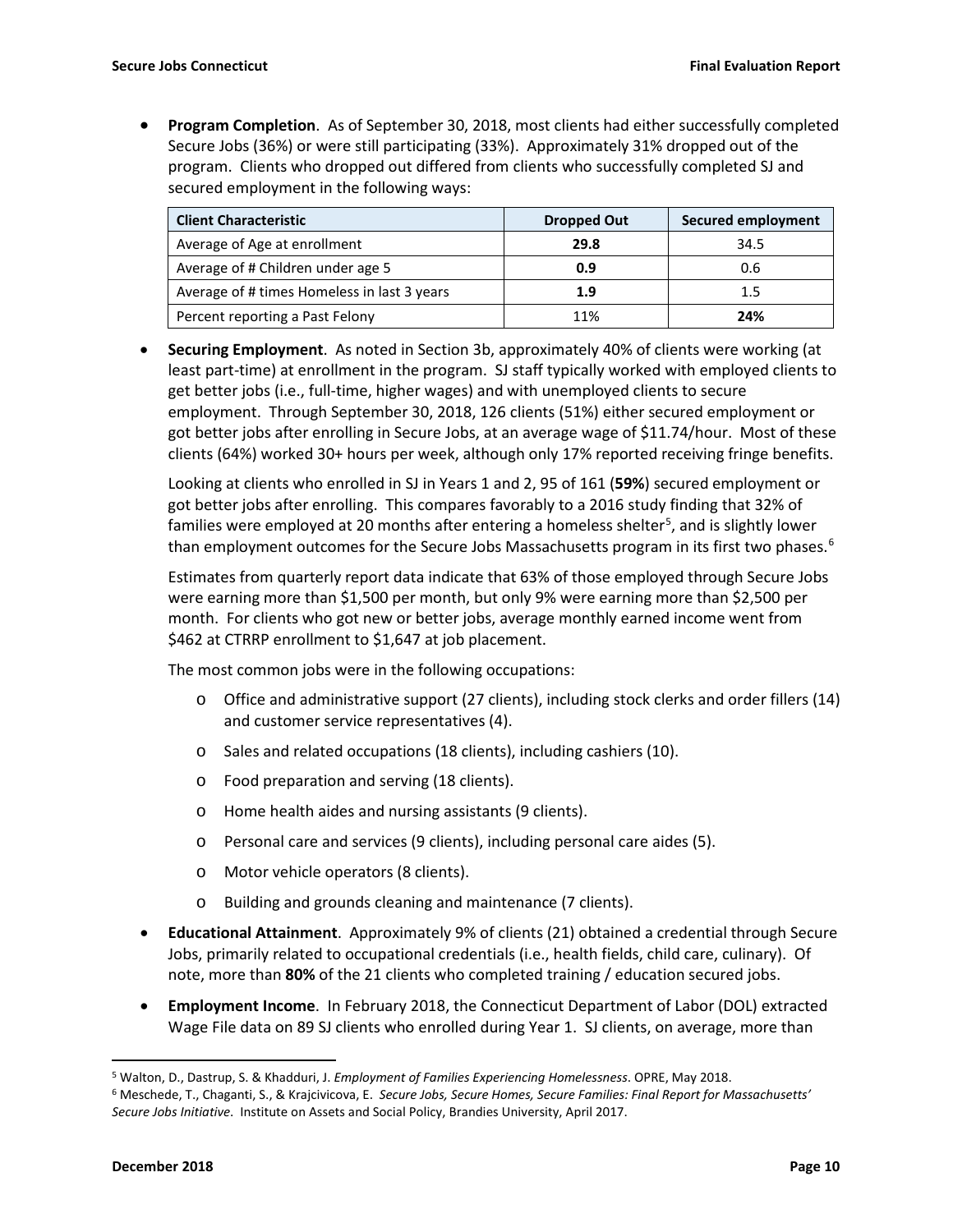doubled their wages 15+ months after enrolling (see Figure 6). However, even after doubling their earnings, Secure Jobs clients, on average, only earned just over \$12,000 per year. (Note that the evaluators will work with DOL to conduct a second analysis of Wage File data through the end of the project period, with this data likely available in February 2019.)



- **Total Income**. For the 175 clients with CTRRP exit data, their monthly income increased from \$633 per month at entry to \$877 at exit – a \$244 increase in monthly income. (Note that clients may continue to participate in SJ beyond their CTRRP participation.) Statewide Rapid Re-Housing results for families over the same period show a \$146 increase in income from entry to exit. SJ clients may vary in substantial ways from the general Rapid Re-Housing population (e.g., may be more motivated to find employment), so these comparisons should be viewed with caution.
- **Retaining Employment**. While the DOL Wage File data does not track retention in a specific job over time, 26 of 43 (60%) clients who got jobs in 2015-16 maintained their earned income over the next 12 months. However, Wage File data also indicates much **instability** in client wages over time, which could result from losing a job or having work hours cut dramatically over time. For all 89 clients with data:
	- o 47% had a 50%+ decrease in wages in at least one quarter, compared with the previous quarter.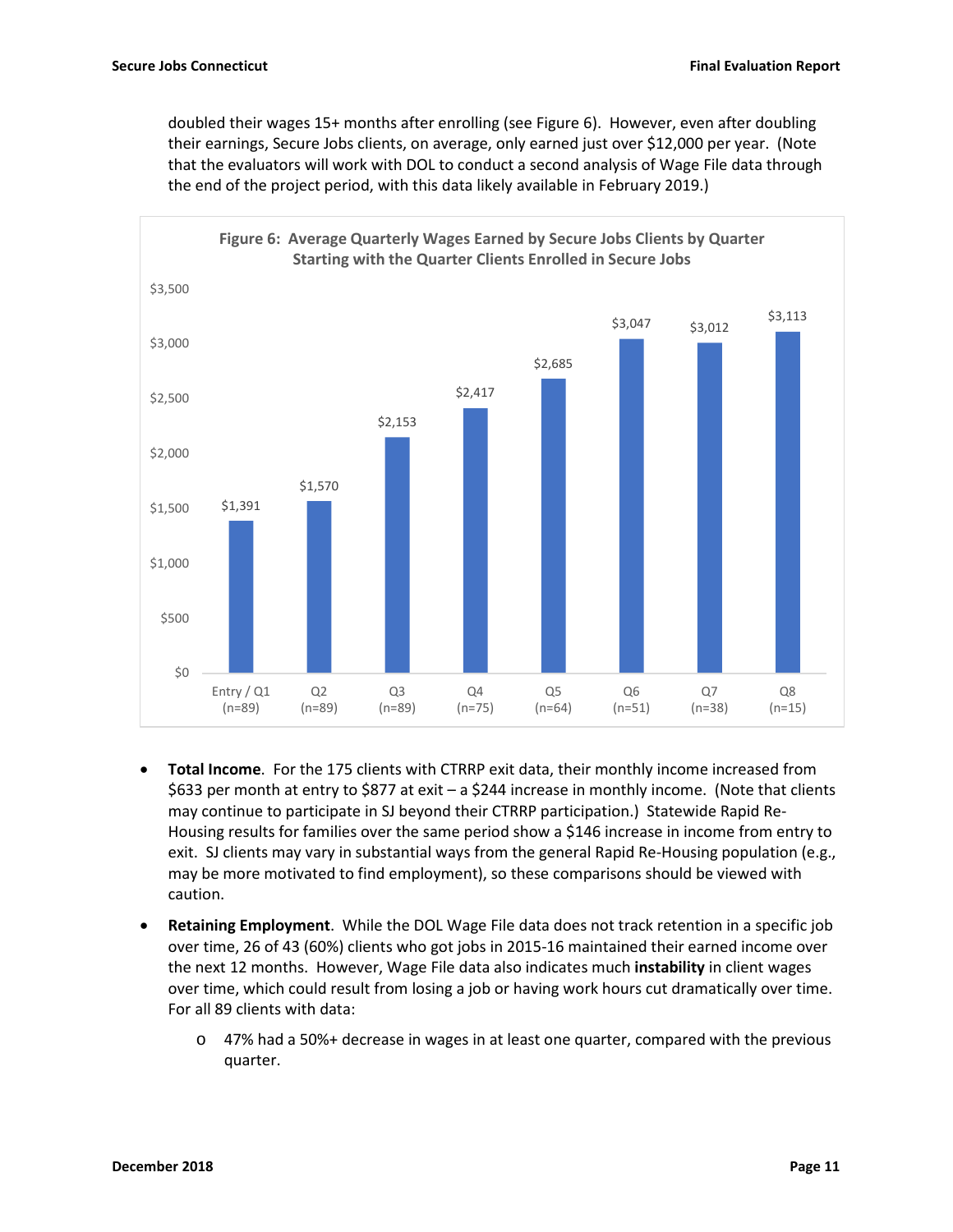- $\circ$  45% had a \$1,000+ decrease in wages in at least one quarter, compared with the previous quarter.
- $\circ$  31% lost their job for at least one quarter (i.e., earned \$0 for the quarter after earning wages the previous quarter).

Challenges for SJ clients reflect state and national trends. A recent *New York Times* article noted that nearly a third of the American workforce earn less than \$12 an hour, nearly 40% of full-time hourly workers know their work schedules just a week or less in advance, and half of all new positions are eliminated within the first year. [7](#page-11-0) A recent Connecticut Voices for Children report found a long-term "job swap" trend, where low-wage sectors have accounted for most of the job growth during Connecticut's economic recovery.<sup>[8](#page-11-1)</sup>

• **Housing Retention**. SJ staff collected data on housing retention, with a goal to determine each client's housing status every 6 months after initial CTRRP placement. For all clients with data, 63 of 68 (93%) were stably housed at 12 months. The Connecticut Coalition to End Homelessness (CCEH) also analyzed data on returns to homeless shelters for clients who enrolled in SJ before January 1, 2018. As of October 2018, 11% of clients had returned to homelessness. Looking at clients who enrolled in Secure Jobs more than 2 years ago, 85% had not returned to shelter. Regions also noted that 18 clients have obtained other housing assistance (e.g., Section 8, permanent supportive housing) that will help them sustain their housing.

| <b>Outcome</b>                                                | Target | Actual | <b>Details</b>                                                                                |
|---------------------------------------------------------------|--------|--------|-----------------------------------------------------------------------------------------------|
| CTRRP families enrolling in SJ                                | 70%    | 52%    | Enrollment by region ranged from 35% to 73%                                                   |
| SJ clients obtaining full-time<br>employment (30+ hours/week) | 80%    | 37%    | 59% of clients who enrolled in Years 1 and 2 secured<br>jobs, and 37% worked 30+ hours / week |
| SJ clients retaining employment<br>for $1+$ year              | 80%    | 60%    | Based on consistent earnings each quarter on the<br>DOL Wage File (43 clients)                |
| SJ families maintaining stable<br>housing for 2 years         | 90%    | 85%    | Based on HMIS "return to shelter" data                                                        |

#### **Table 5: Secure Jobs Outcomes vs. Targets**

#### **e. Accomplishments and Challenges**

**Accomplishments**. Documentation, interviews, and focus groups revealed several accomplishments:

• **Strengthened housing/workforce partnerships and increased cross-system knowledge and understanding of homeless families**. Partnerships between SJ housing and workforce partners began in earnest during Year 1 of the pilot project, solidified in Year 2, and stabilized in Year 3. Staff from both systems reported that they have learned a great deal about the other system, including processes, programs and acronyms. Workforce staff said they gained a greater appreciation for the challenges facing families that are not stably housed, as well as the level of support that these families need to secure and maintain a job.

<span id="page-11-0"></span> <sup>7</sup> Desmond, M. *Americans Want to Believe Jobs Are the Solution to Poverty. They're Not*. September 11, 2018. <https://www.nytimes.com/2018/09/11/magazine/americans-jobs-poverty-homeless.html>

<span id="page-11-1"></span><sup>8</sup> Noonan, R. & Thomas, D. The State of Working Connecticut 2016, Connecticut Voices for Children, September 2016. See <http://www.ctvoices.org/sites/default/files/econ16sowctfullreport.pdf>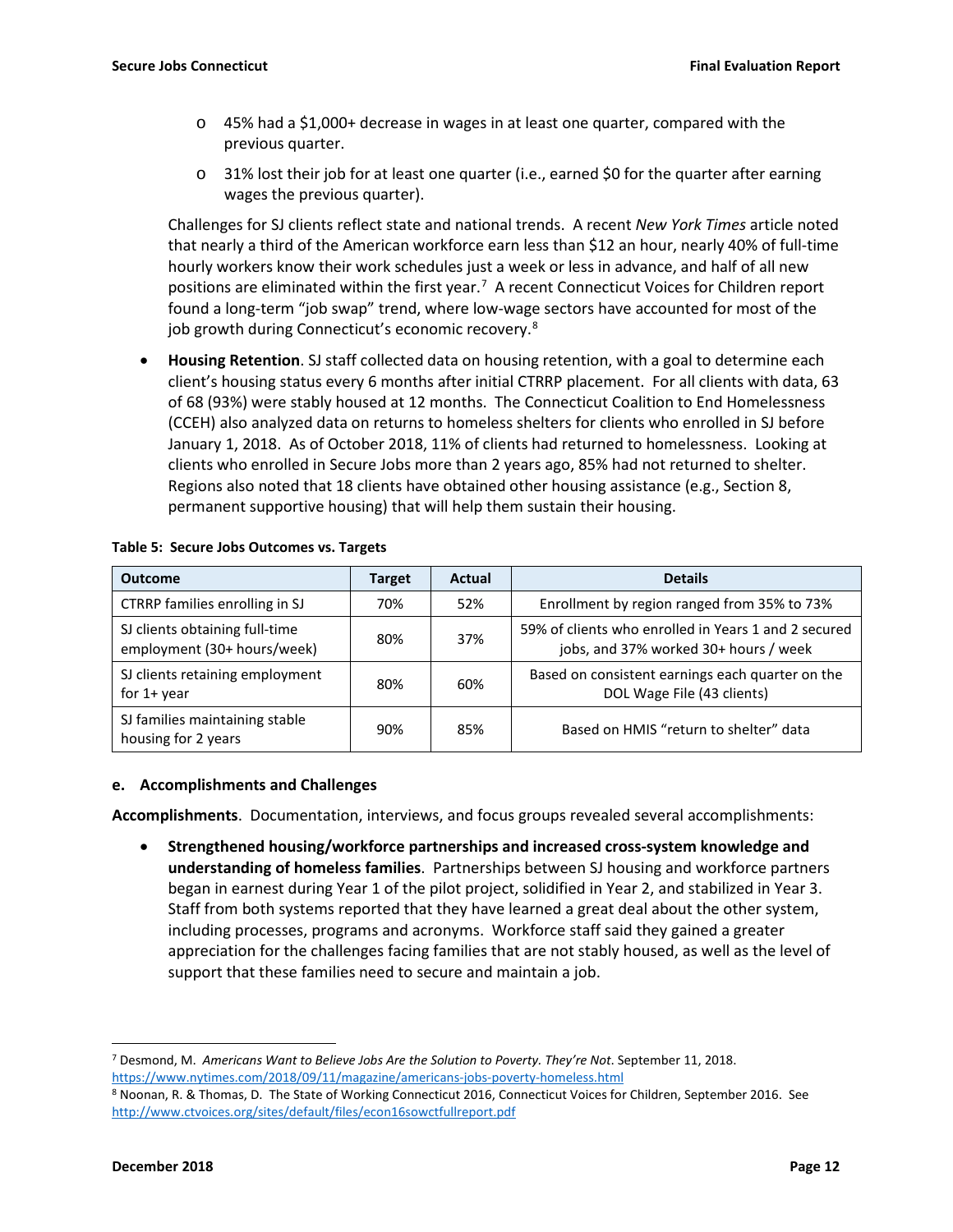- **Connections to state agencies and community resources**. Regions engaged additional partners throughout the pilot, including employment services providers, housing agencies, organizations that serve individuals with disabilities, mental health services providers, and state agencies. With Melville Charitable Trust and SJ Advisory Committee assistance, representatives from the Department of Social Services (DSS) and the Department of Children and Families (DCF) were engaged in Secure Jobs meetings starting in Year 2. One SJ navigator said, "I never imagined when I took this job that I would meet so many people from across the community. Our organization has stronger relationships with the United Way, the Bureau of Rehabilitation Services (BRS), the AJC, and the Salvation Army."
- **Intensive case management and dedicated navigation services for clients and their families**. While each SJ region took a somewhat different approach to serving clients, SJ staff provided more intensive and comprehensive case management than clients received prior to Secure Jobs. In most regions, this involved an employment navigator who guided clients through the service system in their search for employment and some form of case conferencing where staff from various organizations discussed cases to collectively brainstorm solutions. The universal delivery of more intensive case management served as an acknowledgement that SJ clients need a higher level of services than the typical AJC customer.
- **Use of flex funds to address barriers to employment**. Flex funds represented a component of the SJ model that earned universal acclaim from staff and clients. Flex funds proved to address key gaps that current systems cannot always address quickly, if at all. Regions used flex funds, for example, to enroll SJ clients in training much more quickly than they could enroll by going through the WIOA enrollment process.

**Challenges**. The pilot regions faced the following main challenges in implementing SJ and achieving desired outcomes for SJ clients:

- **Initial assessments may not reflect all barriers to employment**. Staff reported that CTRRP intake data and VI-SPDAT scores often did not reflect all the challenges families face. For example, clients may not disclose mental health conditions or domestic violence experiences at first, only discussing these issues after developing trusting relationships with staff. In one case, a client did not disclose a past felony until it affected their ability to secure a job in the health care field (and after completing a health-related training program).
- **Addressing family barriers to employment**. Despite offering more intensive case management, SJ was often limited in its ability to address all of the issues and challenges faced by clients and their children. Regions struggled to address clients' and their children's mental health challenges, for example, as regions reported both a lack of mental health resources and challenges in accessing these resources. While SJ staff and flex funds were sometimes able to help SJ clients identify child care options and provide short-term financial assistance, SJ remained limited in its ability to connect families to the accessible, affordable, high-quality child care they need to maintain stable employment.
- **Building clients' social and support networks**. To access more affordable housing, many SJ clients had to move to new communities, cutting them off from local support networks of family, friends, and neighbors (see Year 2 report for details). In other cases, clients moved to new communities fleeing domestic violence situations or had "burned bridges" with family and friends.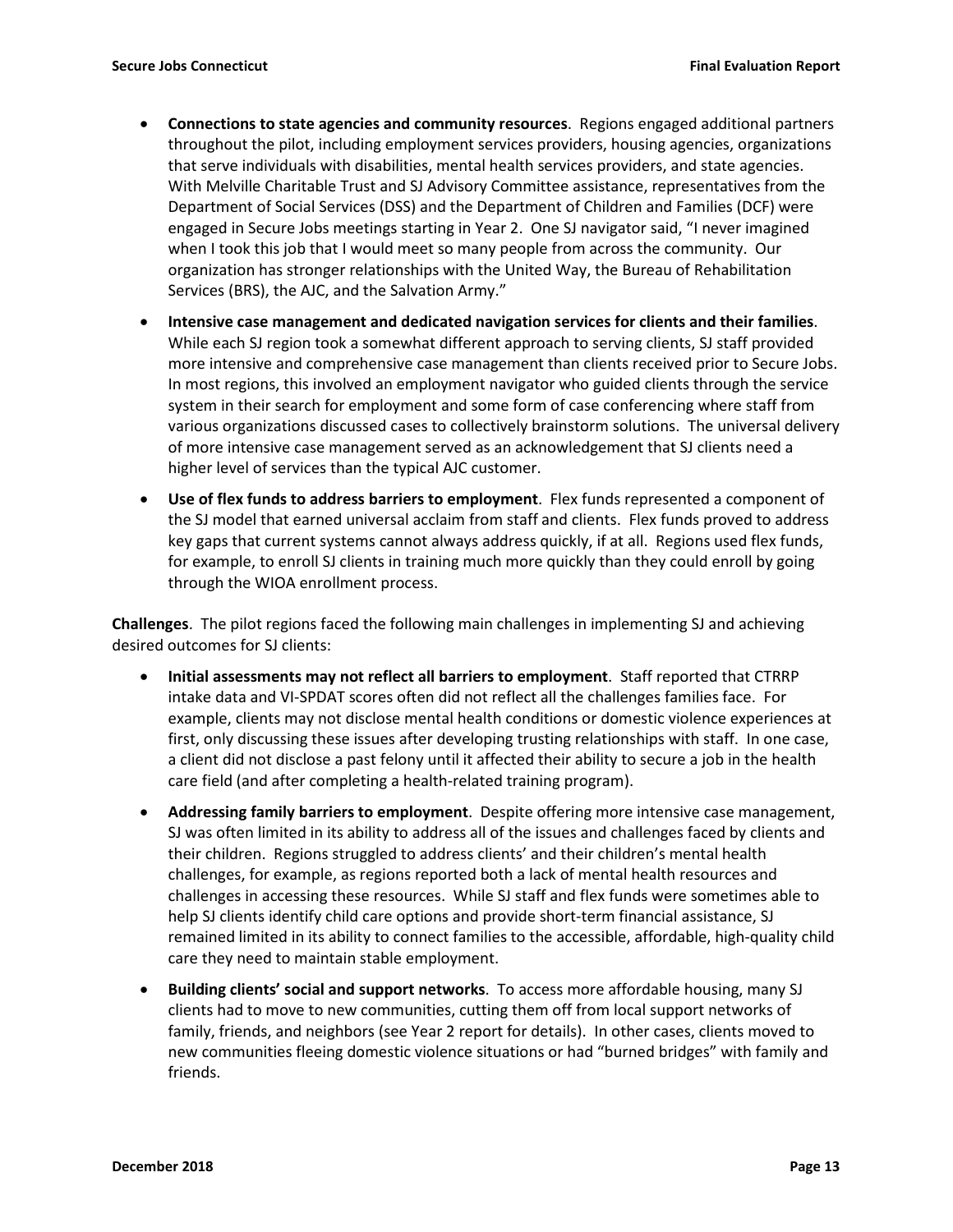- **Time to access workforce services vs. urgent needs of SJ families**. While the process varies across regions, many SJ clients and staff describe the length of the process for qualifying for and enrolling in public workforce system services as misaligned with the urgent needs of SJ families. One SJ employment navigator explained that enrolling in WIOA in their region typically took 6-8 weeks because clients have to: a) attend an orientation session; b) meet with a case manager; c) attend a workshop; d) take the CASAS assessment; and e) meet with their case manager again, with orientations, workshops, and CASAS assessments available sporadically and additional delays for clients seeking training who "fail" the CASAS (i.e., do not meet minimum scores for a training program). A SJ client reported that it took him more than two months to get the AJC to help him complete a solid resume because he had to attend orientation and complete an assessment before he could get resume support, and he had to find a babysitter for his children so he could come to all of the required AJC appointments.
- **Limits to effectiveness of employment supports**. Several clients reported that SJ was limited in its ability to address their barriers to employment and help them find and keep good, stable jobs. One client said, "A job developer helped me get a job for 8 or 10 weeks through the subsidized employment program. It was a good job, but the manager said she didn't have any immediate openings, so I wasn't hired." Other clients highlighted child care and unreliable natural supports as two barriers that SJ may not always be able to help clients overcome: "I got some job offers through my own job search, but I haven't been able to accept any offers because I need child care. I took an overnight job I found through a staffing agency and got trained for it, but the person who was going to watch my kids overnight bailed out so I couldn't start the job." "Besides the low pay, it's flexibility. The jobs are 7 to 3, 3 to 11 or 11 to 7. But when you have kids, it's tough with day care."
- **Balancing short-term need for income vs. long-term goal of family self-sufficiency**. Regions struggled to balance clients' need to get jobs quickly with the goal of securing well-paying, fulltime jobs that may require completion of longer-term education and training programs and the development of long-term career pathway plans. Clients recognize that the "clock is ticking" on their rental assistance through CTRRP, and many may not feel that they have the luxury of bypassing a low-wage, part-time job with limited advancement opportunities to wait for a fulltime, higher-wage job on a career pathway, or to forego immediate income to pursue the further education they need to land a better job. One client interviewed said frankly, "I don't have a high school diploma, but I don't have time to get a GED." Workforce system staff understand that minimum-wage, part-time jobs will not give clients the stability they desire, but they also must respond to their customers who are asking for help finding a job right away. In addition, client engagement in workforce development activities typically decreases after they start working, resulting in limited ongoing efforts to secure a better job.
- **Limited involvement of SJ leadership teams**. All regions designated SJ Leadership Teams either as new teams or within Economic Security Workgroups – to provide oversight and address system challenges. In most regions, these teams did not meet regularly during the project period. As a result, most efforts focused on implementation of SJ services and development of the SJ model in each region rather than higher-level system issues.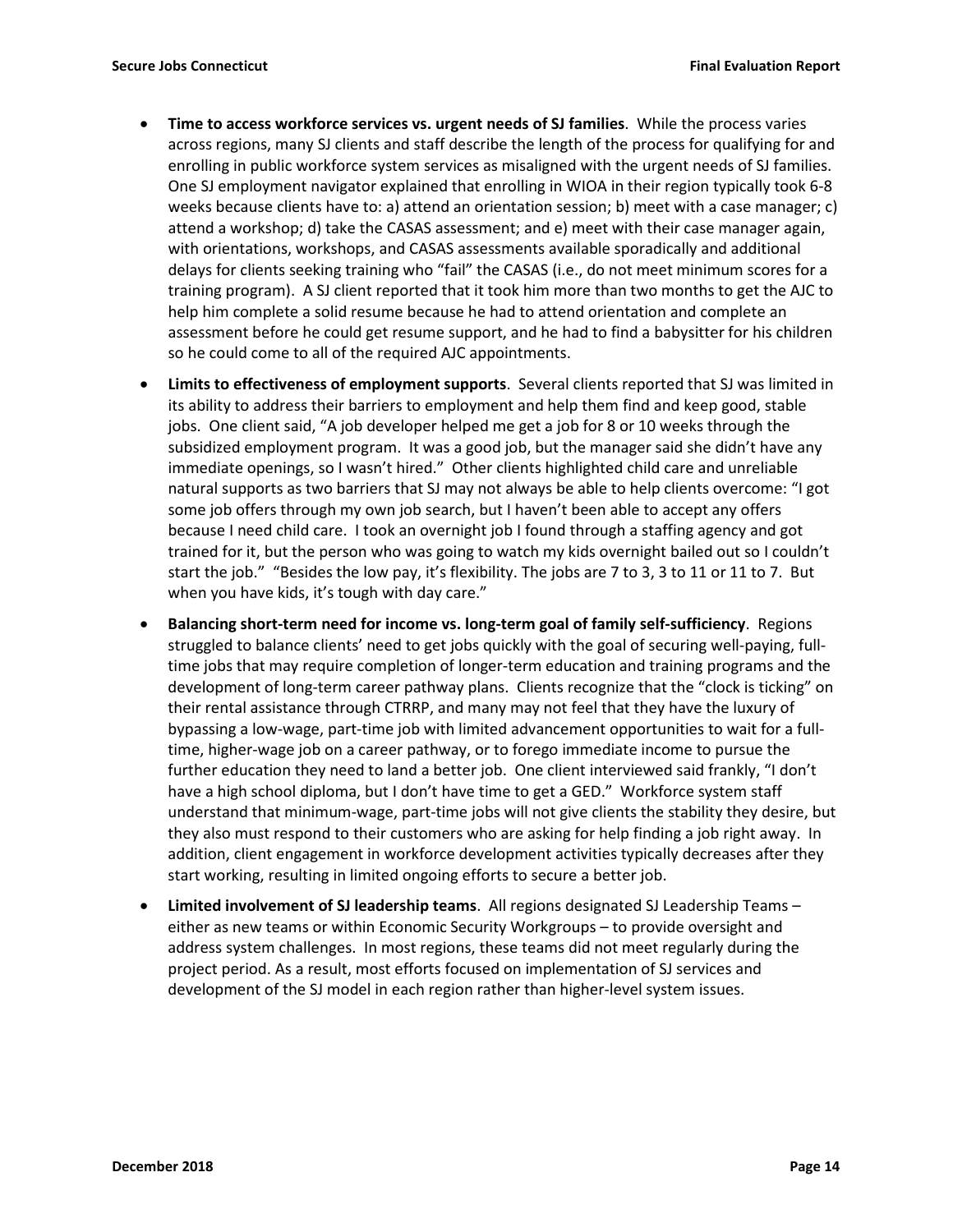#### **3. Recommendations and Next Steps**

**Recommendations**. For this final evaluation report, Cross Sector used a collaborative approach to generating and identifying recommendations. The recommendations below are therefore based on several sources:

- Client data from quarterly reports, DOL Wage File, and workforce services reports.
- Interviews with SJ staff and leaders, and other project stakeholders.
- Interviews and focus groups with SJ clients.
- An end-of-project reflection session on October 1, 2018 involving SJ staff, leaders, evaluators, and other stakeholders (see Appendix C for details).

Based on these sources and a review of research, the following overarching recommendations are presented for all Secure Jobs stakeholders – whether for a planned "Secure Jobs 2.0" or for the ongoing work of all organizations involved in helping homeless families to find and maintain employment that can offer them housing stability.

- **Sustain and expand collaboration**. While collaboration and service integration took different forms in each SJ region, many SJ stakeholders felt strongly that the collaboration SJ sparked should continue and grow. The relationships between the workforce and housing systems greatly increased each system's understanding of the importance of the other system, increased each system's appreciation for the housing/employment needs of homeless families, and gave staff from each system at least one "go-to person" at the other system. It will be important to sustain these relationships even in the absence of SJ funding. While many stakeholders acknowledged that sustaining case conferencing at the level that it occurred under SJ will be challenging without a dedicated staff person or consultant to coordinate and facilitate regular case conferences, SJ demonstrated to all parties the value of "comparing notes," brainstorming solutions, and coordinating efforts for shared clients. SJ organizations should work to figure out ways to sustain these best practices in some form. Many stakeholders also noted the value of collaboration among funders, as well as opportunities for existing SJ funders to pull in additional funders to support SJ priorities. Finally, SJ stakeholders would like to see state agencies build on SJ momentum and continue to increase collaboration and communication across state agencies and between state agencies and the workforce system, housing partners, and other community organizations involved in serving the SJ population.
- **Increase the availability of flex funds**. Flex funds represented a SJ strategy that was universally acclaimed. Federal and state funding rarely allows housing or workforce organizations to spend money on items (e.g., bus passes) or services (e.g., car repairs) that address short-term barriers to employment. State agencies that fund the housing and workforce systems should therefore consider allowing flex funds; private funders should prioritize flex funds as an evidence-based funding mechanism; and housing and workforce agencies should incorporate flex funds into state and private funding proposals as a best practice, as possible.
- **Allow flexibility in time limits for housing assistance**. During Secure Jobs, Connecticut starting implementing the Critical Time Intervention (CTI) that set a goal of providing a maximum of 6 months of CTRRP rental assistance. Previously, CTRRP programs could provide up to 12 months of rental assistance. Many SJ stakeholders have noted the disconnect between this compressed time frame for CTRRP families to be able to pay their own rent and the SJ goal of finding familywage employment for people with significant barriers to employment. To accomplish the goals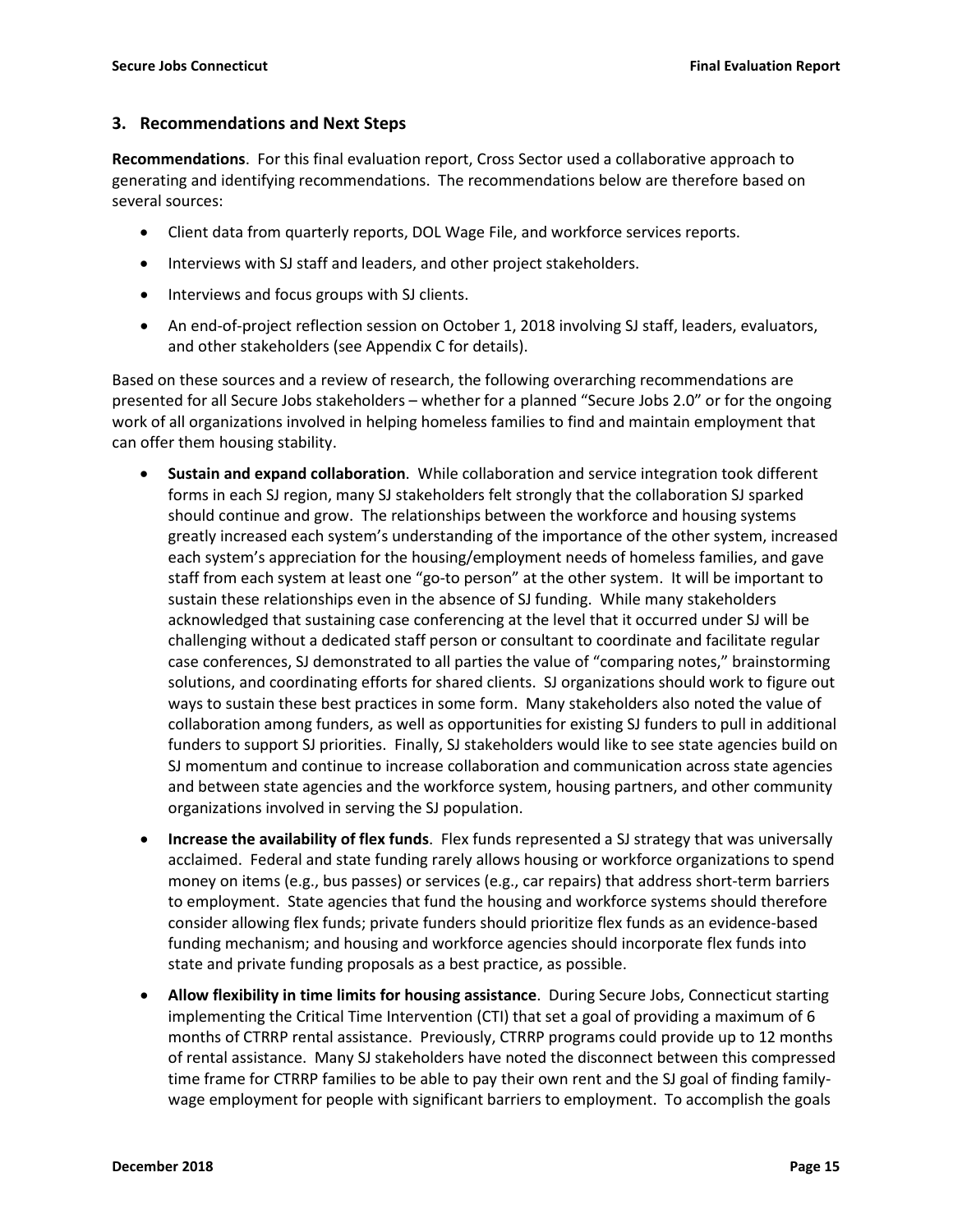of all parties, it is therefore recommended that flexibility be increased in rental assistance provided through CTRRP. For example, extensions or waivers should be available to clients who

are enrolled in longer-term education or job training programs, so that clients are not forced to choose between a training program that can help them land a better job that will keep them out of the housing system long-term and a lesser job that can help them pay their rent immediately but may not enable them to achieve long-term housing stability.

"My AJC case manager is good. She gives me job leads. She wants me to further my education, but I need a job *now*." - *SJ client*

• **Accelerate the provision of employment services**. As noted in the "challenges" section, the timeline for accessing meaningful workforce services (e.g., job training) through the public workforce system often does not align with SJ families' urgent need for income. The AJCs should make every effort, therefore, to streamline their enrollment processes by: (a) reducing the number of separate visits clients must make to the AJC to enroll; (b) increasing scheduling flexibility for appointments that are necessary for enrollment; and (c) reducing the amount of paperwork necessary for enrollment (particularly for clients who have already completed similar paperwork for the housing system). The typical duration of the WIOA enrollment process appeared to vary considerably across SJ regions. The slower regions should therefore adopt

best practices from the regions where this process occurs more quickly. Other regions should learn from the South Central SJ pilot's success reducing the paperwork needed for SJ clients to enroll in workforce system programs by having housing system partners share information from the CTRRP intake process. Finally, the Northwest SJ program piloted offering AJC

orientation sessions while CTRRP clients were still in shelter to begin the enrollment and employment process earlier in the client's CTRRP term. This generated significant enthusiasm, and should be expanded in other regions.

• **Make AJC services more accessible to higher-need populations**. SJ clients, staff, and other stakeholders generally agree that the AJCs are designed to serve people with a baseline ability to self-navigate and without certain barriers (e.g., lack of child care). SJ "got around" this misalignment of AJC design and the needs of most SJ clients in several ways: more intensive case

management at the AJC, employment navigators outside the AJC, case conferencing, and flex funds to address some barriers to participation at the AJCs. Some regions also made a large number of referrals to employment services providers (e.g., Goodwill) designed to accommodate highneed populations. Building on these SJ practices, the AJCs should consider permanently offering higher-touch services to higher-need populations, including more

"I sometimes wonder if the AJC makes it so hard to get real services because they are intentionally trying to weed people out who aren't committed."

- *SJ staff person*

intensive case management and navigation support, referrals to employment services that offer more navigation support, and more direct connections to employers for hard-to-employ customers. The AJCs may also consider building on South Central's example of offering "childfriendly" hours by making special accommodations for homeless customers with children to allow them to bring their children to the AJCs so they can more easily attend AJC appointments.

"Workforce case managers mostly seem to prepare clients for their job search instead of supporting the actual job search."

- *Housing case manager*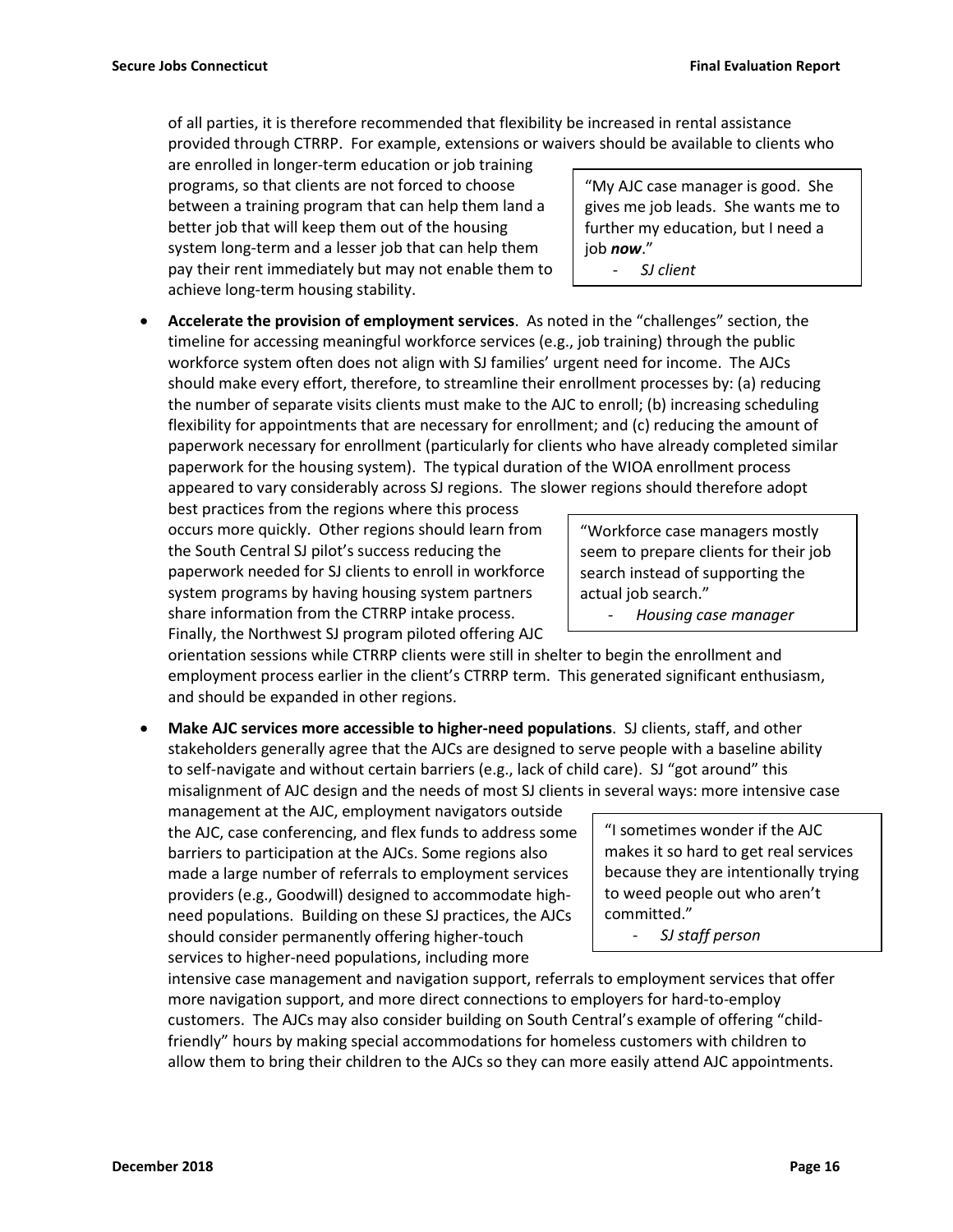• **Increase the use of person-centered practices to boost client engagement**. Many SJ staff (and even a few clients) identified a lack of client motivation and engagement as a barrier to the employment success of SJ clients. While some SJ clients may truly lack internal motivation to work, it is also likely that some of the limitations of the employment service system noted above contribute to diminished client engagement in services by discouraging clients. Multiple Connecticut WDBs have in recent years adopted some level of personcentered practice in their AJCs. The Northwest WDB, for example, recently trained all AJC case managers in

"Find the best in people. Focus on their strengths and not their weaknesses. When you focus on weaknesses, you forget the strengths. Focusing on their strengths changes their mentality about how the system works. It feels like you're pointing fingers if you focus on barriers. Tell them what they're good at  $-$  they don't hear that very often." - *SJ employment case manager*

person-centered practice, changed job titles from "case manager" to "career navigator," and adjusted work flows to reduce the number of times a client is "handed off" from one staff person to another. SJ built on this momentum and achieved some success moving the housing and employment services systems to a more person-centered approach to case management. Person-centered practices have been shown to increase client engagement.<sup>[9](#page-16-0)</sup> The workforce and housing systems should therefore make person-centered practices more widespread.

• **Advocate for state policies that improve the quality of low-skill jobs**. Quarterly report data, Wage File data, and anecdotes from SJ staff and clients indicate that most of the jobs SJ clients landed: a) paid low wages; b) were part-time and/or offered unstable schedules; or c) were

temporary or unstable long-term. It is the belief of SJ leaders and stakeholders that people who are willing to work should have opportunities to earn a living wage, to have a relatively stable schedule, and to enjoy some security that their job will still be available to them

"My current job keeps dropping my hours." "Most of my pay is going for rent now." - *SJ clients*

tomorrow if they perform well. SJ stakeholders should advocate for state policies that support these beliefs. Current labor market conditions (low unemployment) and state government composition make the time right to advocate for policy changes that increase job quality for low-skill workers. Momentum for increased wages for low-skill jobs has also been building across the nation, as major retailers (e.g., Walmart, Target, Amazon) have recently announced plans to increase their minimum wages, and "states covering one-fifth of the U.S. workforce are phasing in \$15 minimum wages."[10](#page-16-1) SJ stakeholders should encourage the Connecticut government to follow suit on minimum wage increases and to take a leadership position in terms of regulating scheduling practices (e.g., tell workers their schedules at least one week in advance, offer workers a stable schedule week-to-week) to protect low-skill workers.

• **Increase the quantity of affordable housing options**. The lack of affordable housing in Connecticut remains a significant barrier to housing stability for the SJ population. SJ stakeholders recommended advocating for a range of policies to increase affordable housing options – including increased funding for affordable housing, shared housing models (families sharing a house or apartment), better targeting of existing subsidies, and "deeply" affordable housing and rent subsidies (for people earning 25% to 35% of Area Median Income).

<span id="page-16-0"></span> <sup>9</sup> See Tondora J, Pocklington S, Gorges AG, Osher D, Davidson L. *Implementation of person-centered care and planning: from policy and practice to evaluation*. Substance Abuse and Mental Health Services Administration: Washington, DC; 2005. Institute of Medicine. *Crossing the quality chasm: a new health system for the 21st century*. Washington, DC: National Academies Press; 2001.

<span id="page-16-1"></span><sup>10</sup> https://www.theatlantic.com/business/archive/2018/01/low-wage-workers-finally-get-a-raise/550487/